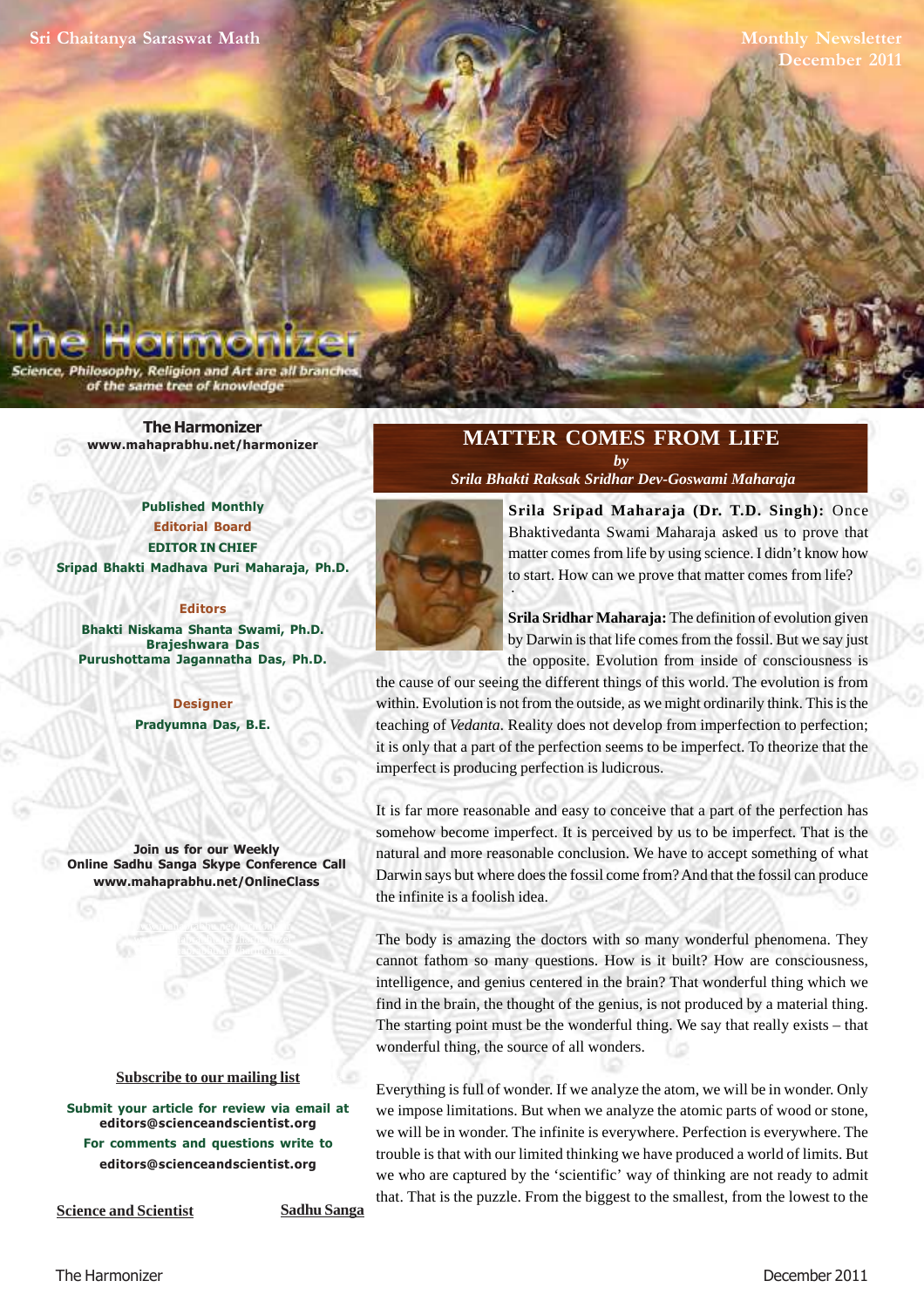highest, everything is wonderful. But we won't admit that. We will go to the fossil and say that the fossil is producing everything. But what is that fossil?

**[Sripad Puri Maharaja \(Dr. M. Marchetti\):](http://mahaprabhu.net/sadhusanga/blog1.php/2009/10/01/affectionate-guardians)** But how can we prove to the scientists that matter comes from life? These are philosophical arguments. The scientists will say, "What is the utility of philosophical arguments?"

**[Srila Sridhar Maharaja](http://scsmath.com/docs/sridhar_maharaj.html):** In the beginning of the electric generation, the famous scientist Michael Faraday gave a public demonstration of the power of electricity. In one experiment, Faraday generated electricity. With the current generated by his dynamo, he was able to move some pieces of paper. After watching the wave of current move some pieces of paper, a lady challenged him, "What is the utility of your electricity, Dr. Faraday?" And he said, "Madam, would you please tell me, what is the utility of a newborn babe?"

Is death philosophical? Death is there to frustrate all other things if you don't take shelter in philosophy. Only philosophy can face the greatest enemy, death. And death is not limited to a particular thing; it will include the whole world. The sun, the moon, the stars, this globe, and everything else will vanish in due course of time. The scientists themselves tell us so. If we want to live beyond the plane of death, philosophy will help us have an eternal life of eternal peace. Only philosophy can give us that.

All these sciences of technology are simply an attempt to increase the glamour of this life. They are all enemies of the soul, deadly enemies. All of them lead us but to the grave. The grave is true and only dealing with the grave philosophically will relieve us. Otherwise, we are all finished. These materialistic scientific conceptions are cunning enemies surrounding us. They are tempting us, "Live in the material world. We shall help you." This is illusion.

## **THE AXIOMS OF LIFE AND MATTER**

*by*

*[Srila Bhaktisvarupa Damodara Goswami Maharaja \(T. D. Singh, Ph.D.\)](http://mahaprabhu.net/sadhusanga/blog1.php/2009/10/01/affectionate-guardians)*



We shall see some direct implications of the alternative paradigm presented in the last two issues (**October and November 2011 issues**) once we have considered the fundamental nature of individual living beings. This is outlined in the following Table.

| <b>MATTER</b>                                                    | <b>LIFE</b>                                                                                  |
|------------------------------------------------------------------|----------------------------------------------------------------------------------------------|
| the<br>$(apara-sakti)$<br>of<br>absolute truth.                  | The inferior energy 1. The superior energy<br>(para-sakti) of the absolute<br>truth.         |
| 2. Satisfies the conservation<br>of (material) energy.           | 2. Satisfies the conservation<br>of (spiritual) energy.                                      |
| 3. Eternal.                                                      | 3. Eternal.                                                                                  |
| 4. Obeys the laws of physics<br>and chemistry to some<br>extent. | 4. Non-physical and non-<br>chemical.                                                        |
| inherent<br>meaning<br>and<br>purpose.                           | 5. Lack consciousness and 5. Possesses consciousness<br>and inherent meaning and<br>purpose. |

First of all, in the alternative view we are describing, matter and life are understood to be two distinct kinds of energy. Life is not an emergent product of evolution of material particles. The *Bhagavad-gita* (Bg 7.4-5) refers to this as follows:

*bhumir apo 'nalo vayuh kham mano buddhir eva ca ahankara itiyam me bhinna prakritir ashtadha apareyam itas tv anyam prakritim viddhi me param jiva-bhutam maha-baho yayedam dharyate jagat*

Translation: "Earth, water, fire, air, ether, mind, intelligence and false ego -all together these eight constitute My (Lord Krishna's or God's) separated material energies. Besides these, O mightyarmed Arjuna, there is another, superior energy of Mine, which comprises the living entities who are exploiting the resources of this material, inferior nature."

Matter and life are fundamental categories of reality. Matter is the inferior unconscious energy of the Supreme and life is a superior, conscious energy of the Supreme. The source of both is the Supreme. Life is designated as the superior energybecause it possesses the fundamental feature of consciousness, whereas matter does not. Both of these energies are eternal, and both are composed of basic elemental units. Both satisfy principles of conservation similar to those in modern physics.

Matter is essentially an insentient substrate from which temporary forms can be constructed by atomic combinations. It derives its properties from the absolute truth, and its transformations are governed by laws emanating from this source. However, it is qualitatively inferior to its source of emanation, since it lacks the inherent property of consciousness.

Life consists of innumerable fundamental units, which may be referred to as spiritons or living entities. These are described in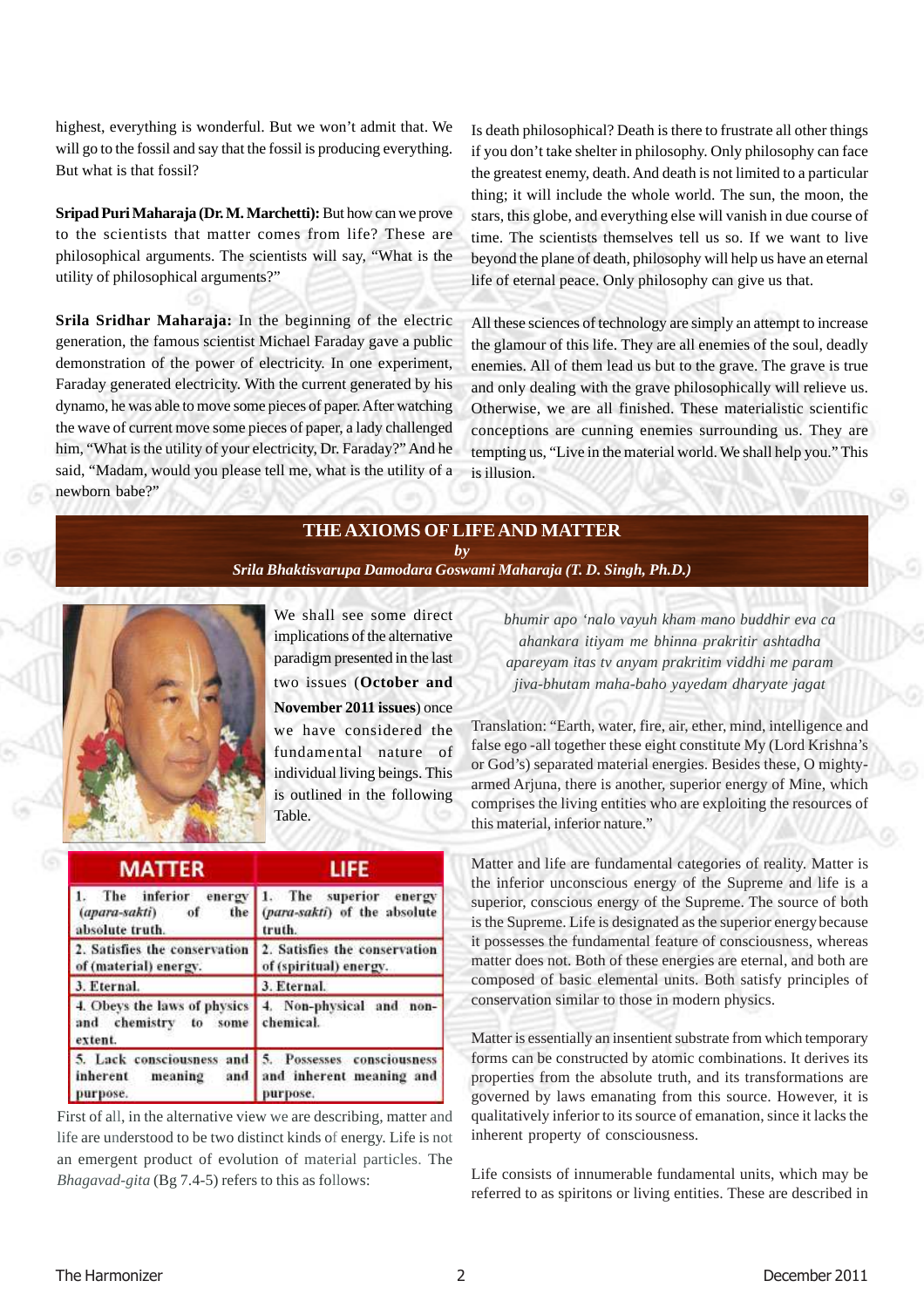the figure below. The spiriton or *atma* may be thought of as a fundamental quantized part of the absolute living being

involved (inanimate matter). However, these are at best limiting cases of more general laws that are involved with life.



possessing the irreducible property of consciousness. The spiriton or *atma* may thus be compared to the electron, which is regarded as the fundamental quantum of electricity. These quanta of life share the qualities of their absolute source – including consciousness and purposefulness – in minute degree, and are thus regarded as the superior energy of the absolute truth.

Both life and matter operate according to the natural laws, or ultimate causative principles. However, certain laws are more specifically associated with life, and others are more specifically associated with matter. The simple push-pull laws of physics and chemistry undoubtedly have some bearing on the behavior of matter, especially in circumstances where life is not significantly The interaction of life with matter ultimately depends upon higher order principles that cannot be reduced to any mathematical formulation. Essentially, the conscious, superior energy interacts with the inferior energy through the consciousness of the absolute truth. This interaction cannot be completely described in quantitative terms, but it can be understood and investigated. It entails fundamental psychological principles such as free will, purpose, and value. Ultimately, this

interaction can be understood as the direction and supervision of the individual *atma* by the *Paramatma* (the Supreme Lord): as the individual *atma* develop various desires and psychological states in the course of their experiences, the *Paramatma* observes these and adjusts the material situation accordingly.

Thus, the distinction between matter and life is the quality of consciousness. This is the main reason why scientists have had such difficulty in defining life. They either try to avoid consciousness completely, or they try to imagine generating it by molecular combination of inanimate matter. Thus an approach of both scientific and scientistic thinking is called for in order to understand the distinction between matter and life.

#### **ACTUALIZING MOVEMENT OF THOUGHT** *by [Sripad Bhakti Madhava Puri Maharaja, Ph.D.](http://mahaprabhu.net/sadhusanga/blog1.php/2009/10/01/affectionate-guardians)*



#### **The individual is the universal.**

The consciousness of sense-certainty proves itself to be dialectical. It starts out with the certainty that its object is a singular immediate being. But it is just this 'singular immediate being' that turns around into its opposite to become a universal – i.e. it is true not only for a

single but all individual objects since everything is a 'singular immediate being'.

'Every individual is different' because each has free will and is independent of others. If this is universally true then it dialectically turns around to its opposite and becomes 'everyone is the same.' This is called "negative movement" or dialectical because each side of the individual-universal relation negates itself to become the other.

Immediate consciousness is called ego. The consciousness of immediate sense-certainty is not aware that ego is *related* to the object which it considers as immediately being. The admission of relationship cancels immediacy because a relation is something that mediates between two things that unites them, i.e. changes them from two independent beings into a unity or oneness. This change is negation, thus the many-ness is negated to become one-ness or unity as a relation. Of course the many-ness is not destroyed in a relation, or the relationship itself could not exist as such. This is the nature of negation – it does not annihilate but sublimates; unity *implies* that two or more things have been *united*, i.e. the explicit multiplicity is sublimated (becomes implicit) in the concept of unity.

The change in going from one moment to another in this movement or process is called experience (as discussed in the **November 2011** issue). **[1]** Taken together these experiences of consciousness are called its history. It is not a history of the world, or the development of consciousness through historical time. It is simply the experience or change due to the movement of thought explained previously – involving the purely philosophical, logical or conceptual events. The series of these experiences is called its history.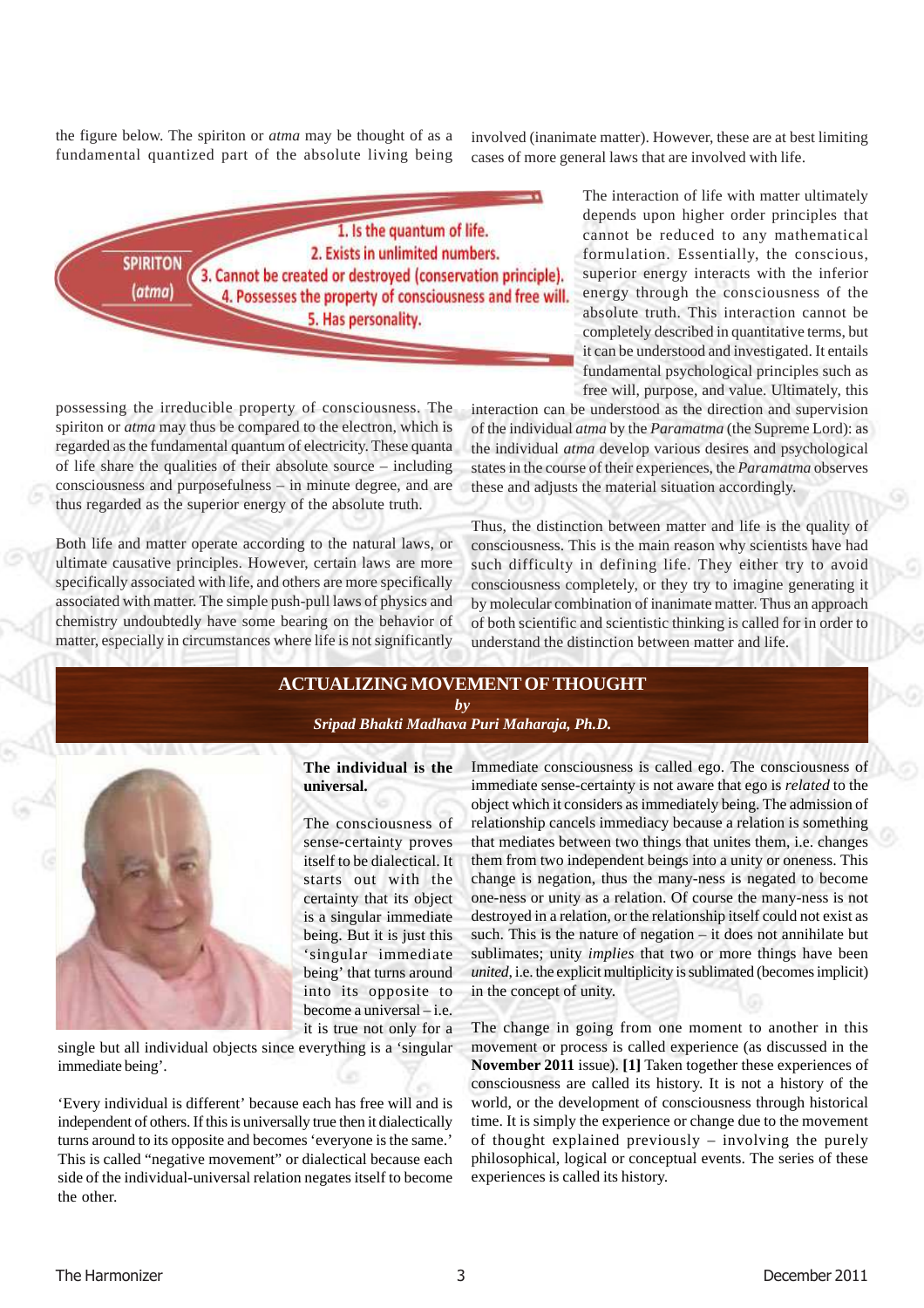Unknown to naive or natural consciousness, this process is continually going on. But even after analyzing and making all this explicit, consciousness forgets what it has learned and again absorbs itself in immediate being as its object, i.e. as the truth for consciousness. It thinks 'singular immediate being' yet this is really a universal, the very opposite of what it means.

That genuine being does not reside in the singular immediate object is also true for the object itself since it *is* only for a time and then it *is not*. "For us" the object may also be consumed so that no lasting independent being can be attributed to it. Something that *is* for a time and then *is not* is called *appearance*, i.e. its real being lies in something else. Hegel comments that we should rejoice in the fact that our environs are mere appearance lest we should perish of hunger (*§ 131 Zu*)**[2]**. We will return to this distinction of being and appearance based on the criterion of permanence later.

#### **A particular assertion states the direct opposite of what it means.**

Hegel claims that considering examples may be the best method for reflecting on the contradictory nature of sense-certainty. The

> logical conclusion is that the individual being of an object that is meant, is in fact a universal, which, as such, is not an object of the senses but an object of perception. Thus the conclusion is that Being is in truth a universal, i.e. of the nature of thought. This recognition of the universality of the being of an object is called perception. This is distinguished from sense-certainty that only considers being to be the individual object

of sense.



G. W. F. Hegel

#### **Being and forgetfulness.**

Kant tried to resolve the duality between knowing and known within subjectivity, and rightly distinguished the sensuous aspects as mere appearance so that what was left over was supposed to be the pure being of the thing in itself. But rather than accepting this *residue* as the pure abstraction or pure negativity that it is, i.e. pure thought, and in spite of his correct rational analysis, he still presumed that being was somehow a concrete thing outside experience (*naïve realism*). Hegel, on the other hand, takes the rational part of Kant's conclusion and adheres to that as the truth of the object, viz., that the object is in itself appearance, and being is a pure abstraction rightfully belonging to thought. Unfortunately, it seems that the perennial forgetfulness of these deliberations has forced philosophy to deal with this issue repeatedly for centuries, to the neglect of

other important philosophical problems. **Immanuel Kant**

In the **November 2011** issue, it was found that what is *meant* (the individual being of the object) is other than the actual Truth – the universal. Illusion also means to take one thing to be another – e.g. a rope to be a snake. Thus absorption in the object as an individual being rather than the truth of being as universal (yet to come is the unity of these two in the detailed determinations of the self-particularization of the universal) seems equivalent to the concept of *maya* or absorption in the world as being. "*Ma – ya*" means "not that" where "that" refers to universal truth or being. It is not that the world is itself an illusion but in mistaking it to be immediate being, while in truth being lies in something else — and this is what is implied by the term *maya.*

Appearance itself implies that there is an essence or ground that is hidden or implicit. The world as appearance implies that there is a Truth as the ground of the appearances. The concept of a Supreme Being, for example, does not mean that there is something like a tallest or supreme mountain among other mountains, but rather that God is the true essential being relegating all other beings to the status of appearance. Thus objects are to be understood fundamentally as appearances or phenomena in themselves – not that there is a substantial being or thing-initself behind the object. In spite of the tendency to project or assume a thing-in-itself as the substance of sense-objects, reason will have to maintain the upper hand as far as what is accepted as actual reality. Thus, for example, the rational understanding of the solar system is that the Sun is fixed, despite the experience on the Earth of the rising and setting of the Sun.

It is upon rationality that science must be built in confirmation with the sensuous. The rational conclusion of what true Being is does accord with the experience of the impermanence we find in the sensuous world. That being is the permanent is what the Greeks accepted as a logical conclusion of abstract understanding, since non-being cannot simultaneously coexist in being. Similar conclusions are found in books like the *Bhagavad-gita* where it is said *(Bg. 2.16*), "Of true being there is no cessation, and of untrue being there is no endurance." However, at the conceptual level there is a dialectical relation between being and non-being.